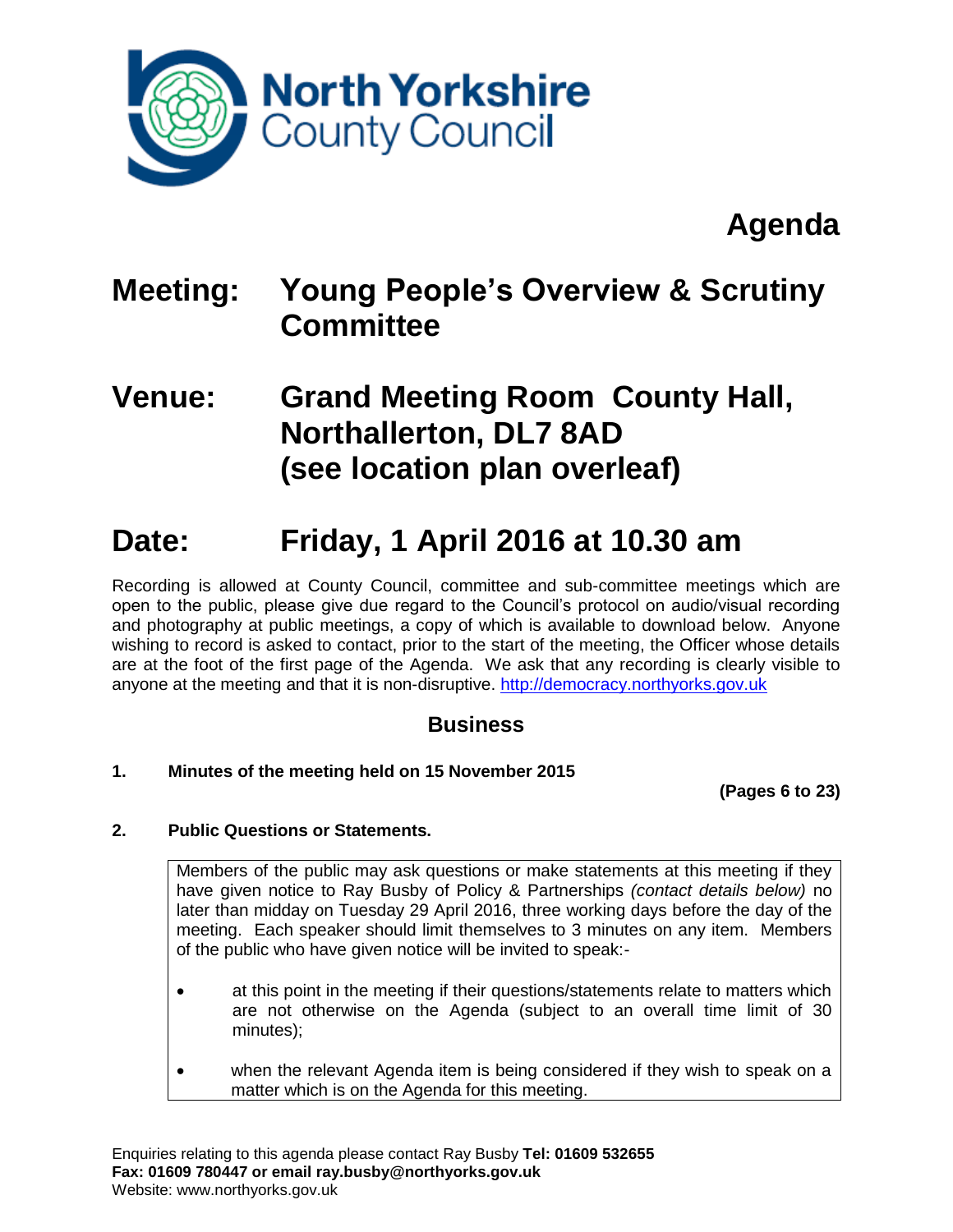*Suggested timings*

**3.** To consider how the new April 2015 Children and Families Service (which incorporated the new Prevention service and the mainstreaming of our Stronger Families approach) is working in practice and what impact it is making on outcomes (A copy of the report considered by the Committee in April 2015 is attached as background information)

**(Pages 24 to 26)**

|    | Judith Hay and Julie Firth to lead                                                                                                                        |          |
|----|-----------------------------------------------------------------------------------------------------------------------------------------------------------|----------|
|    | Overview of the Prevention Service Offer and the Healthy<br>Child Programme                                                                               | 10.40 am |
|    | Detailing the new Prevention Delivery Model and Structure                                                                                                 |          |
|    | Overview of the Prevention Service Offer and the Healthy<br>Child Programme                                                                               |          |
|    | DVD/Case Study on individual cases and staff experiences<br>on the change in model                                                                        |          |
|    | • Overview on Social Care and Partners in Practise                                                                                                        |          |
|    | Impact of the changes and the effect on outcomes to                                                                                                       |          |
|    | include the long term financial savings                                                                                                                   |          |
|    | Real life experiences - "Luke"                                                                                                                            | 11.40am  |
| 4. | Consultation findings on revised short breaks statement:<br>consideration of report to be taken by Executive - Report of the<br><b>Corporate Director</b> | 12 noon  |
|    | (Pages 27 to 74)                                                                                                                                          |          |
| 5. | <b>Work Programme</b> – Report of the Scrutiny Team Leader.<br>(Pages 75 to 79)                                                                           | 12:15pm  |
| 6. | Other business which the Chairman agrees should be considered as a matter of<br>urgency because of special circumstances.                                 |          |

Barry Khan Assistant Chief Executive (Legal and Democratic Services)

County Hall Northallerton

15 March 2016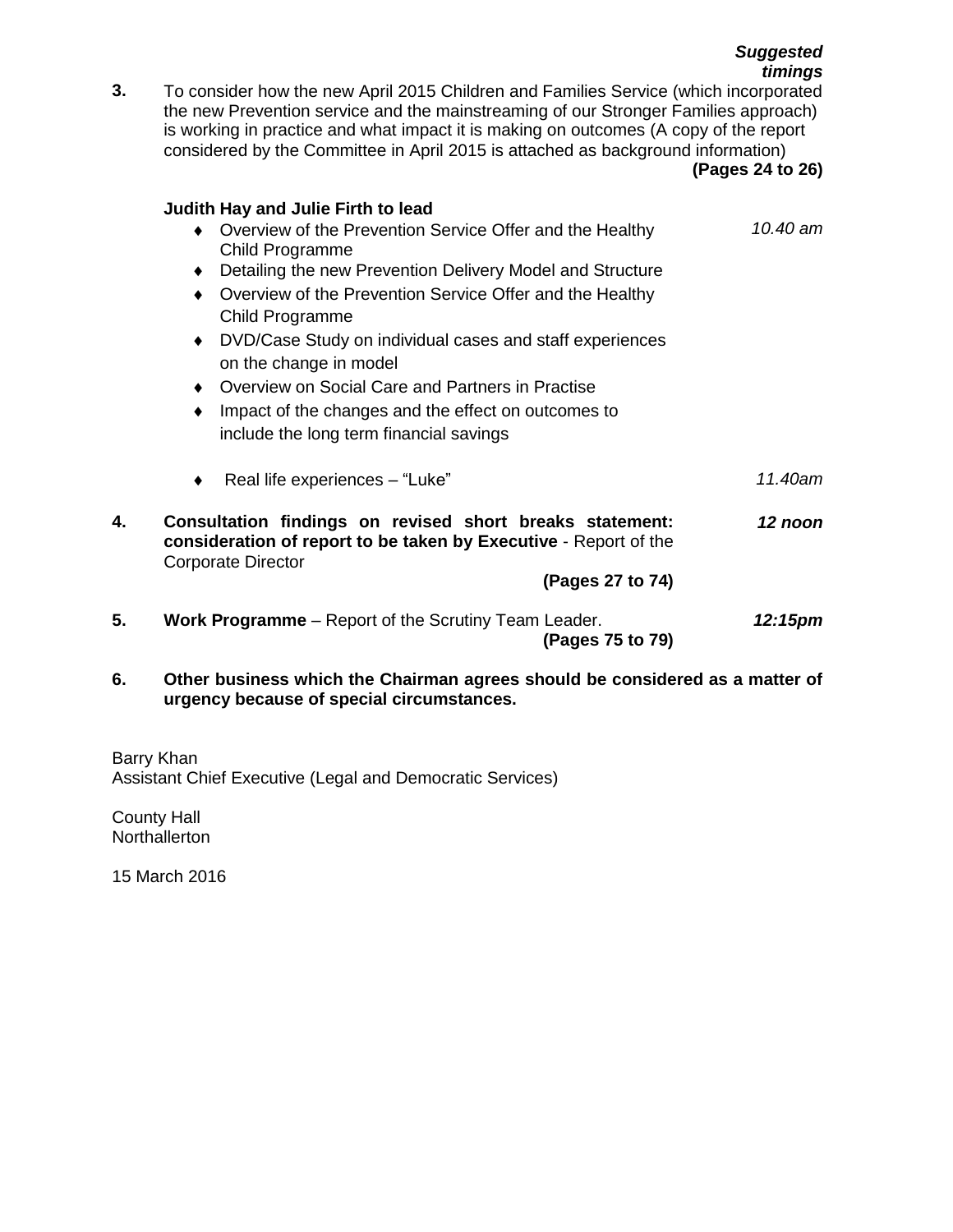#### **NOTES:**

(a) **Declarations of Interest** - Members are reminded of the need to consider whether they have any interests to declare on any of the items on this agenda and, if so, of the need to explain the reason(s) why they have any interest when making a declaration.

The relevant Corporate Development Officer or the Monitoring Officer will be pleased to advise on interest issues. Ideally their views should be sought as soon as possible and preferably prior to the day of the meeting, so that time is available to explore adequately any issues that might arise.

#### (b) **Emergency Procedures For Meetings Fire**

The fire evacuation alarm is a continuous Klaxon. On hearing this you should leave the building by the nearest safe fire exit. From the **Grand Meeting Room** this is the main entrance stairway. If the main stairway is unsafe use either of the staircases at the end of the corridor. Once outside the building please proceed to the fire assembly point outside the main entrance

Persons should not re-enter the building until authorised to do so by the Fire and Rescue Service or the Emergency Co-ordinator.

An intermittent alarm indicates an emergency in nearby building. It is not necessary to evacuate the building but you should be ready for instructions from the Fire Warden.

#### **Accident or Illness**

First Aid treatment can be obtained by telephoning Extension 7575.